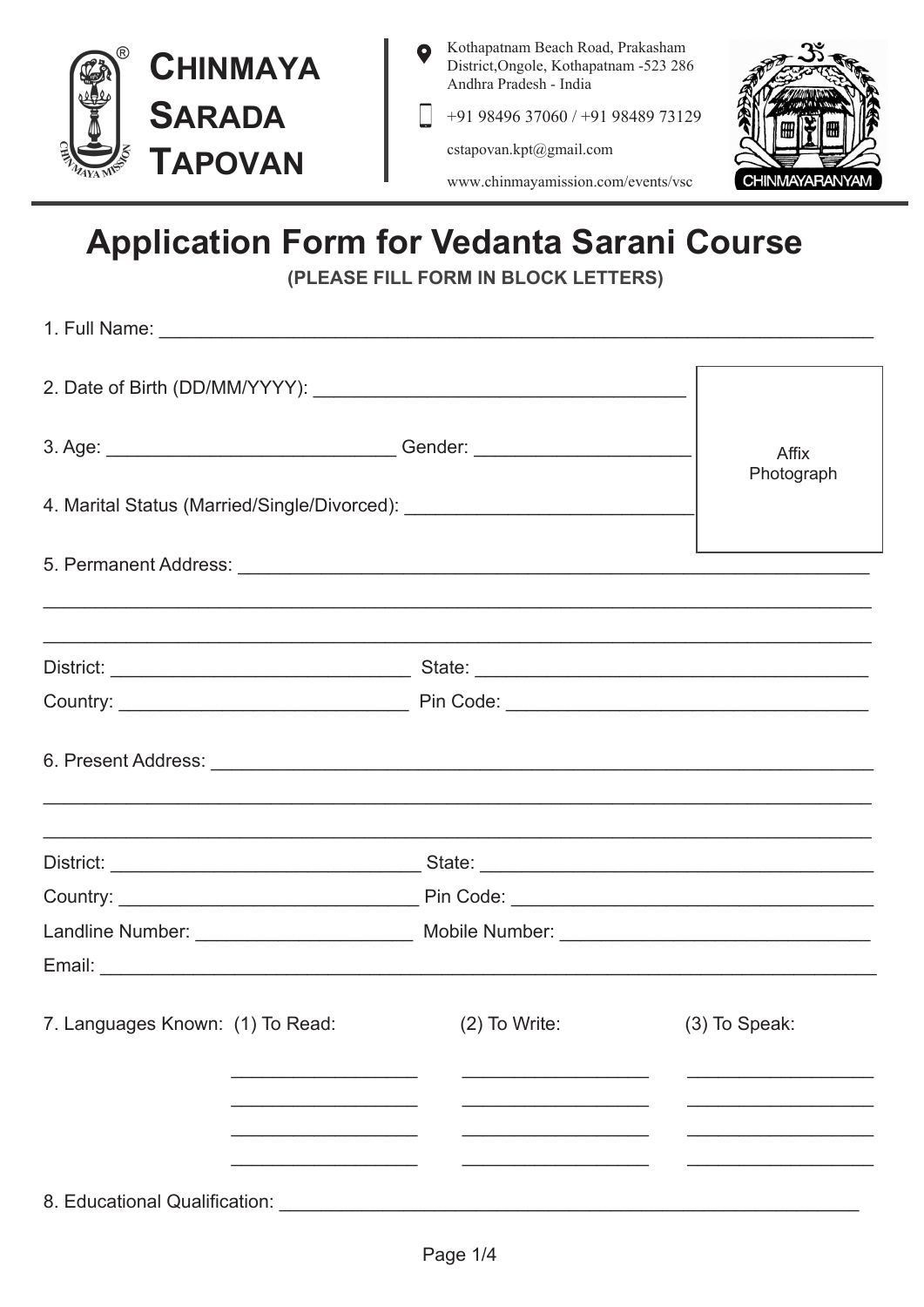| 9. Hobbies/Interests/Achievements:                                                                                                        |  |  |  |  |
|-------------------------------------------------------------------------------------------------------------------------------------------|--|--|--|--|
|                                                                                                                                           |  |  |  |  |
|                                                                                                                                           |  |  |  |  |
| 11. Brief note about your immediate family (add sheet if required):                                                                       |  |  |  |  |
| 12. Personal Health History:                                                                                                              |  |  |  |  |
| Note: Please attach a recent general Medical Fitness Certificate.                                                                         |  |  |  |  |
|                                                                                                                                           |  |  |  |  |
| Do you take any medicines regularly? If yes, give details:                                                                                |  |  |  |  |
|                                                                                                                                           |  |  |  |  |
| 13. Procedures/surgeries undergone – details if any:                                                                                      |  |  |  |  |
|                                                                                                                                           |  |  |  |  |
| 14. Any history of fear, mental anxiety, adjustment difficulties?                                                                         |  |  |  |  |
|                                                                                                                                           |  |  |  |  |
| 15. Any history of depression?<br><b>No</b><br>Yes                                                                                        |  |  |  |  |
| 16. Have you completed and attached the results of the medical tests required from a reputed<br>laboratory as per annexure1?<br>No<br>Yes |  |  |  |  |
| 17. Have you been initiated into spiritual sadhana (training) before?                                                                     |  |  |  |  |
| 18. If yes, details of the spiritual sadhana you are practicing:                                                                          |  |  |  |  |

\_\_\_\_\_\_\_\_\_\_\_\_\_\_\_\_\_\_\_\_\_\_\_\_\_\_\_\_\_\_\_\_\_\_\_\_\_\_\_\_\_\_\_\_\_\_\_\_\_\_\_\_\_\_\_\_\_\_\_\_\_\_\_\_\_\_\_\_\_\_\_\_\_\_\_\_\_\_\_

\_\_\_\_\_\_\_\_\_\_\_\_\_\_\_\_\_\_\_\_\_\_\_\_\_\_\_\_\_\_\_\_\_\_\_\_\_\_\_\_\_\_\_\_\_\_\_\_\_\_\_\_\_\_\_\_\_\_\_\_\_\_\_\_\_\_\_\_\_\_\_\_\_\_\_\_\_\_\_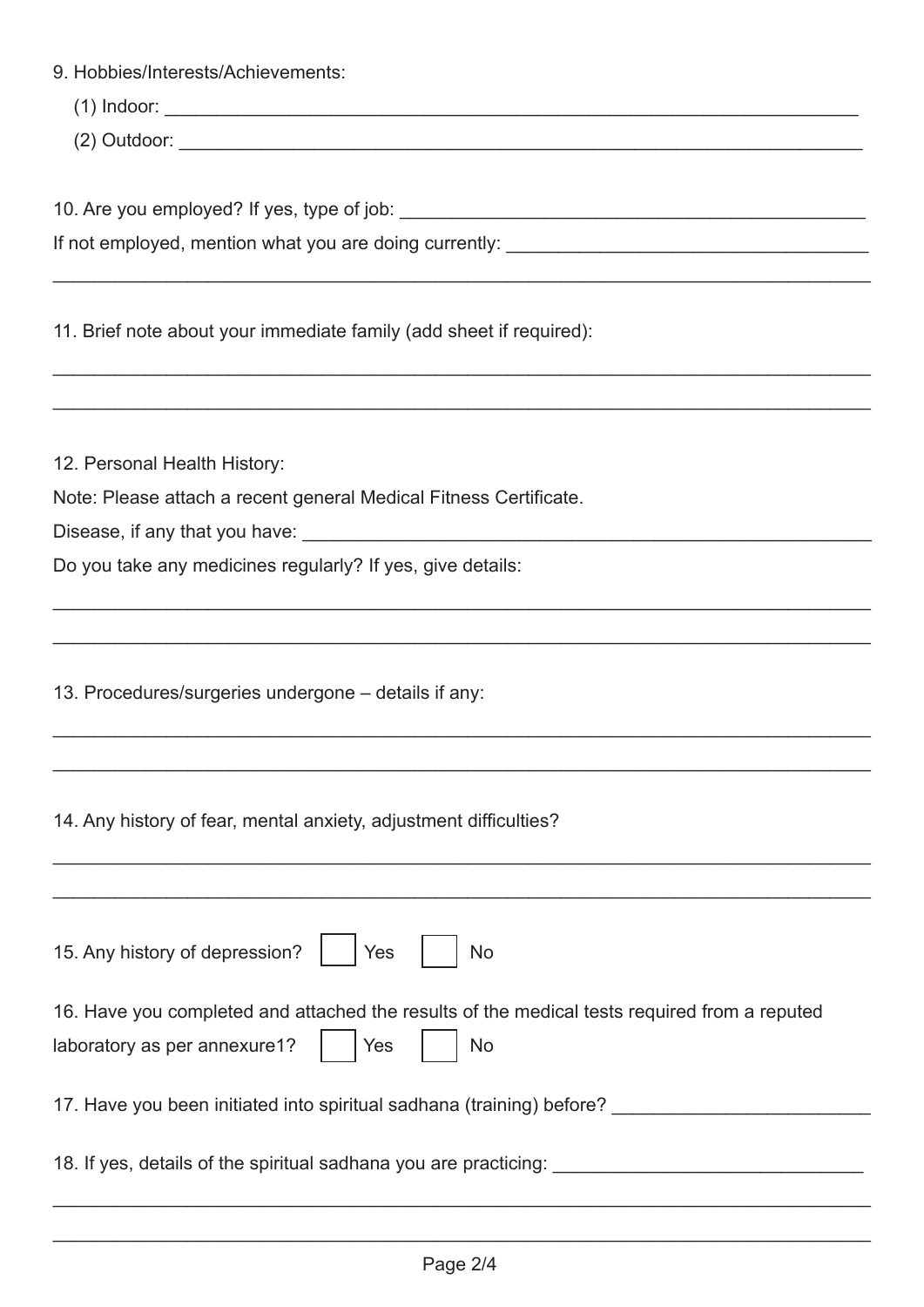|  |  | 19. Are you associated with Chinmaya Mission? If yes, give details: |
|--|--|---------------------------------------------------------------------|
|  |  |                                                                     |

|                                                                                  | 20. Are you associated with any other cultural or spiritual organisation? If yes, give details: |  |  |  |  |
|----------------------------------------------------------------------------------|-------------------------------------------------------------------------------------------------|--|--|--|--|
|                                                                                  |                                                                                                 |  |  |  |  |
|                                                                                  |                                                                                                 |  |  |  |  |
|                                                                                  |                                                                                                 |  |  |  |  |
|                                                                                  |                                                                                                 |  |  |  |  |
| 21. Spiritual Studies:                                                           |                                                                                                 |  |  |  |  |
|                                                                                  | (1) Names of books you have made an extensive study of: ________________________                |  |  |  |  |
|                                                                                  |                                                                                                 |  |  |  |  |
|                                                                                  |                                                                                                 |  |  |  |  |
| 22. Any social work experience (add sheet if required):                          |                                                                                                 |  |  |  |  |
|                                                                                  |                                                                                                 |  |  |  |  |
| 23. Reasons to apply for the Vedanta Sarani Course (add sheet if necessary):     |                                                                                                 |  |  |  |  |
|                                                                                  |                                                                                                 |  |  |  |  |
| 24. Contact details in case of any emergency:                                    |                                                                                                 |  |  |  |  |
|                                                                                  |                                                                                                 |  |  |  |  |
|                                                                                  |                                                                                                 |  |  |  |  |
| 25. Name, designation and full address of two references (other than relatives): |                                                                                                 |  |  |  |  |
|                                                                                  |                                                                                                 |  |  |  |  |
|                                                                                  |                                                                                                 |  |  |  |  |
|                                                                                  |                                                                                                 |  |  |  |  |
|                                                                                  |                                                                                                 |  |  |  |  |
|                                                                                  |                                                                                                 |  |  |  |  |